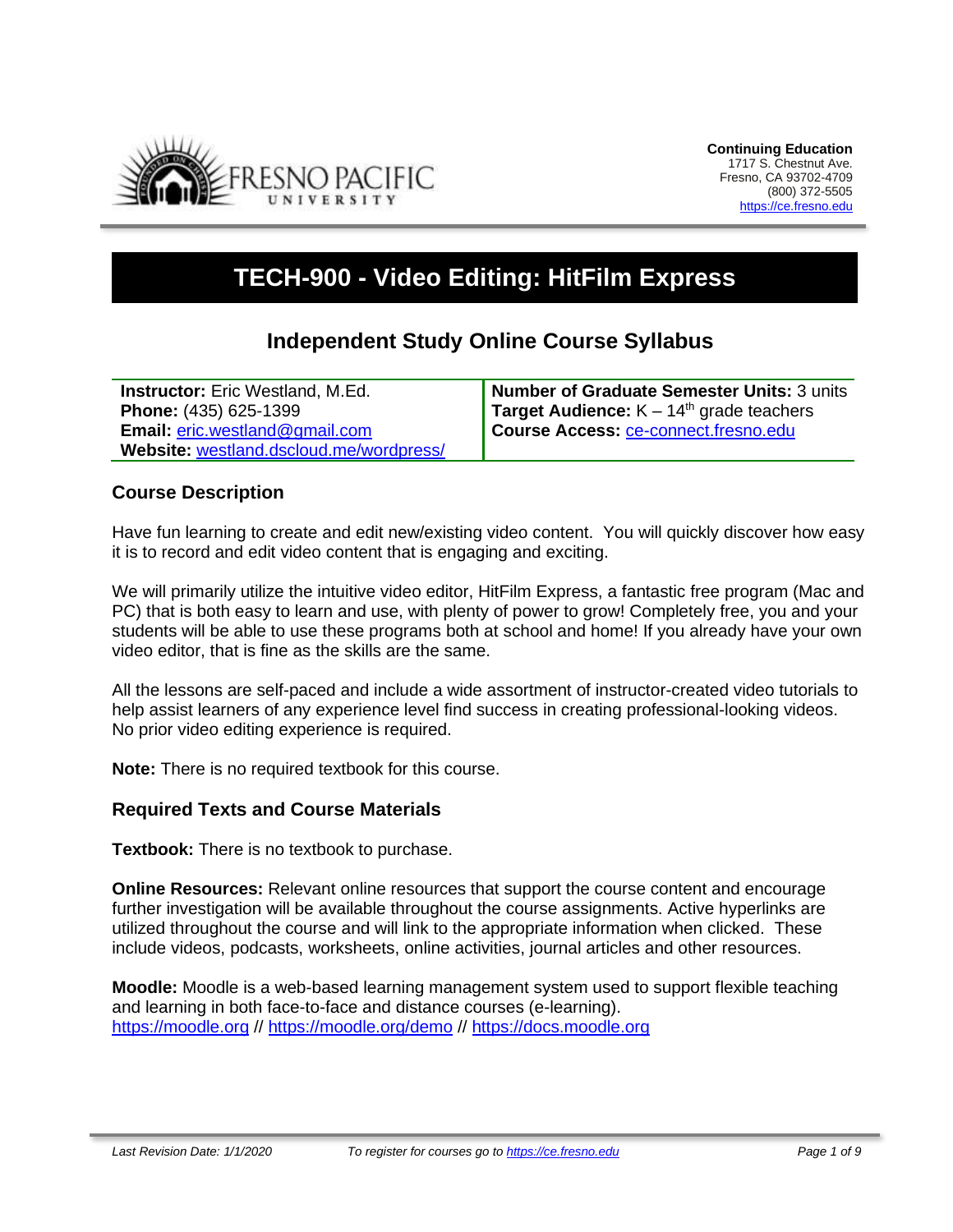## **Course Dates**

Self-paced; students may enroll at any time and take up to one year, from the date of registration, to complete assignments. Students may complete assignments in no less than three weeks for a 3 unit course (one week per unit).

#### **National Standards Addressed in This Course**

#### **National Board for Professional Teaching Standards (NBPTS)**

[\(http://www.nbpts.org/standards-five-core-propositions/\)](http://www.nbpts.org/standards-five-core-propositions/)

First published in 1989 and updated in 2016, *[What Teachers Should Know and Be Able to Do](http://www.accomplishedteacher.org/)* articulates the National Board's Five Core Propositions for teaching. The Five Core Propositions comparable to medicine's Hippocratic Oath — set forth the profession's vision for accomplished teaching. Together, the propositions form the basis of all National Board Standards and the foundation for National Board Certification. Course assignments have been designed so students can demonstrate excellence against these professional teaching standards whenever possible.

- Proposition 1: Teachers are committed to students and their learning
- Proposition 2: Teachers know the subject they teach and how to teach those subjects to students
- Proposition 3: Teachers are responsible for managing and monitoring student learning
- Proposition 4: Teachers think systematically about their practice and learn from experience
- Proposition 5: Teachers are members of learning communities

#### **ISTE Standards for Teachers, 2008**

- Facilitate and Inspire Student Learning and Creativity
- Design and Develop Digital Age Learning Experiences and Assessments
- Model Digital Age Work and Learning
- Promote and Model Digital Citizenship and Responsibility
- Engage in Professional Growth and Leadership

#### **McRel Technology Standards** [www.mcrel.org/standards-benchmarks](http://www.mcrel.org/standards-benchmarks)

- 1. Knows the characteristics and uses of computer hardware and operating systems
- 2. Knows the characteristics and uses of computer software programs
- 3. Understands the relationships among science, technology, society, and the individual
- 4. Understands the nature of technological design
- 5. Understands the nature and operation of systems.
- 6. Understands the nature and uses of different forms of technology

## **Continuing Education Program Student Learning Outcomes**

| CE <sub>1</sub> | Demonstrate proficient written communication by articulating a clear focus,         |  |  |
|-----------------|-------------------------------------------------------------------------------------|--|--|
|                 | synthesizing arguments, and utilizing standard formats in order to inform and       |  |  |
|                 | persuade others, and present information applicable to targeted use.                |  |  |
| CE <sub>2</sub> | Demonstrate comprehension of content-specific knowledge and the ability to apply it |  |  |
|                 | in theoretical, personal, professional, or societal contexts.                       |  |  |
| CE <sub>3</sub> | Reflect on their personal and professional growth and provide evidence of how such  |  |  |
|                 | reflection is utilized to manage personal and professional improvement.             |  |  |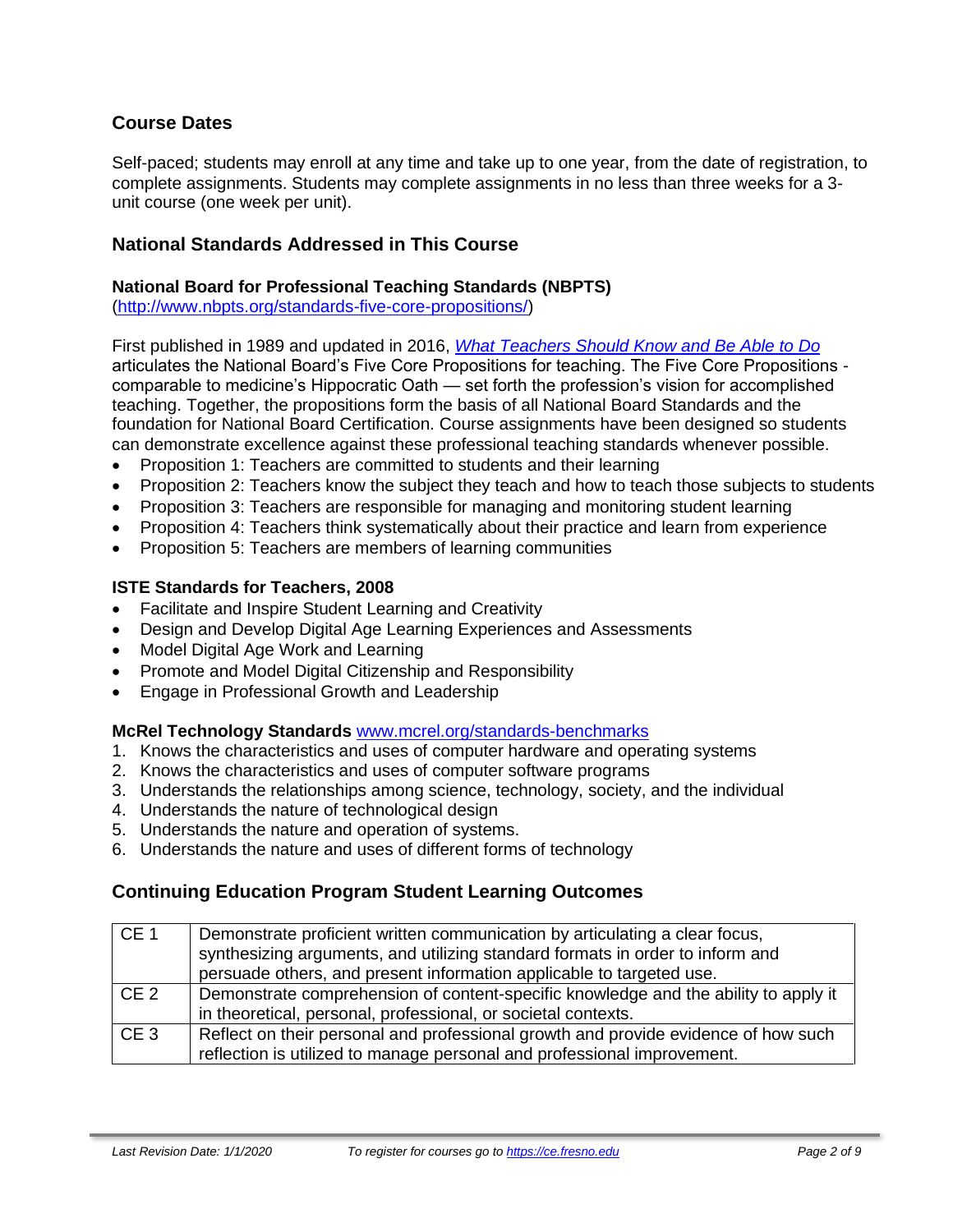| CE <sub>4</sub> | Apply critical thinking competencies by generating probing questions, recognizing<br>underlying assumptions, interpreting and evaluating relevant information, and<br>applying their understandings to the professional setting.                                        |
|-----------------|-------------------------------------------------------------------------------------------------------------------------------------------------------------------------------------------------------------------------------------------------------------------------|
| CE <sub>5</sub> | Reflect on values that inspire high standards of professional and ethical behavior as<br>they pursue excellence in applying new learning to their chosen field.                                                                                                         |
| CE <sub>6</sub> | Identify information needed in order to fully understand a topic or task, organize that<br>information, identify the best sources of information for a given enquiry, locate and<br>critically evaluate sources, and accurately and effectively share that information. |

## **Student Learning Outcomes (SLOs) for This Course**

|    | <b>Student Learning Outcomes for This Course</b><br>By the end of this course student will be able to:                               | <b>National Standards</b><br><b>Addressed in This</b><br>Course*          | Continuing<br><b>Education Program</b><br><b>Student Learning</b><br><b>Outcomes</b><br>Addressed** |
|----|--------------------------------------------------------------------------------------------------------------------------------------|---------------------------------------------------------------------------|-----------------------------------------------------------------------------------------------------|
| 1. | Identify and differentiate between different<br>hardware and software used in producing<br>video to construct items for instruction. | (NBPTS 2)<br>$(ISTE-T 4, 5)$<br>(McRel Tech 1, 2, 6)                      | CE 2, 6                                                                                             |
|    | 2. Discuss methods to maximize the<br>effectiveness of video in classroom<br>instruction.                                            | (NBPTS 1, 2, 4, 5)<br>$(ISTE-T 1, 2, 4, 5)$<br>(McRel Tech 4)             | CE 1, 2, 3, 4, 5, 6                                                                                 |
| 3. | Employ different techniques to maximize a<br>video's instructional effectiveness.                                                    | (NBPTS 1, 2, 4)<br>$(ISTE-T 5, 6, 7)$<br>(McRel Tech 3, 4)                | CE 2, 6                                                                                             |
| 4. | Apply basic video editing techniques<br>including cutting video, editing sound and<br>incorporating still images                     | (NBPTS <sub>2</sub> )<br>$(ISTE-T 1, 4, 5, 6)$<br>(McRel Tech 3, 4,<br>6) | CE 2, 6                                                                                             |
|    | 5. Practice advanced video editing techniques<br>including Transitions, Animations,<br><b>Annotations and Effects</b>                | (NBPTS 2)<br>$(ISTE-T 1, 4, 5, 6)$<br>(McRel Tech 3, 4, 6)                | CE 2, 6                                                                                             |
| 6. | Prepare video products in the best format for<br>viewing while considering the intended<br>audience and available hardware           | (NBPTS 2, 4, 5)<br>(ISTE-T 1, 2, 4, 5,<br>6) (McRel Tech 3)               | CE 2, 4, 5, 6                                                                                       |

\* Please refer to the section on **National Standards Addressed in This Course**

\*\* Please refer to the section on **Continuing Education Program Student Learning Outcomes**

## **Topics, Assignments, and Activities**

| <b>Module</b><br><b>Module Title</b> | <b>Module Assignments and Activities</b>                                 | <b>Points</b><br><b>Possible</b><br>for Each<br><b>Assignment</b> |
|--------------------------------------|--------------------------------------------------------------------------|-------------------------------------------------------------------|
| <b>Welcome Module</b>                | Introduction video<br><b>Course Syllabus</b><br>Introduce Yourself Forum | 10 pts                                                            |
|                                      | <b>Moodle Online Tutorial</b>                                            |                                                                   |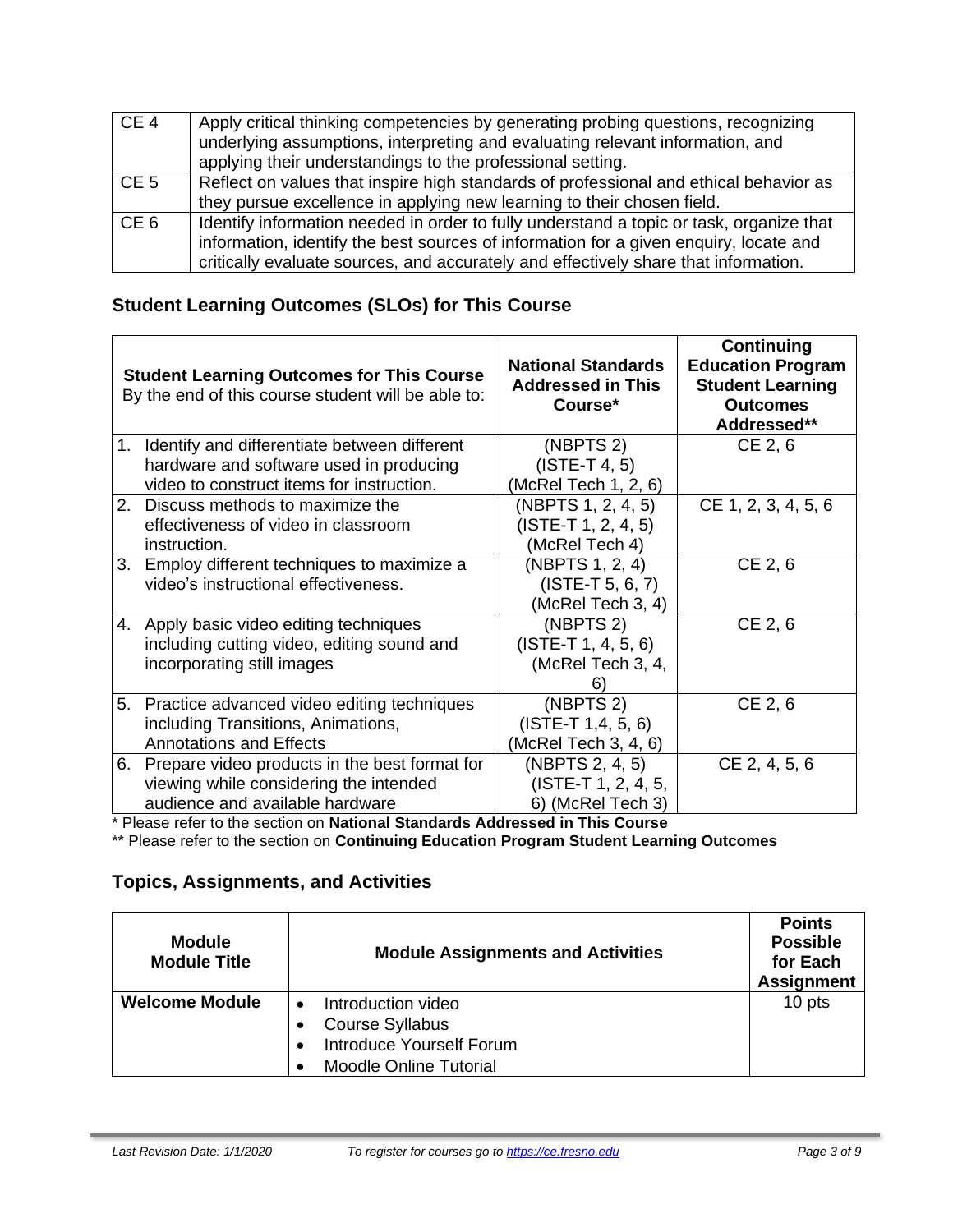| Module $1 -$             | Topics related to capturing (recording) video files and<br>$\bullet$                                                  |                  |
|--------------------------|-----------------------------------------------------------------------------------------------------------------------|------------------|
| <b>Getting Started:</b>  | associated equipment, transferring video from the                                                                     |                  |
| Hardware and<br>Software | recording source (camera) to a computer for editing,                                                                  |                  |
|                          | various video formats, file compressions, resolution<br>and codecs. Downloading, installing and opening               |                  |
|                          | software for editing video.                                                                                           |                  |
|                          | Watch - Self-paced video screencasts related to<br>$\bullet$                                                          |                  |
|                          | topics from this module.                                                                                              |                  |
|                          | 1.1 Forum participation: Discussion on video hardware<br>$\bullet$                                                    | 10 pts           |
|                          | and software.                                                                                                         |                  |
| Module $2 -$             | Topics related to how video content can be used to<br>$\bullet$                                                       |                  |
| The Value Of Video       | enhance and support classroom instruction.                                                                            |                  |
| <b>Content In Your</b>   | Reading: Articles and discussions on how video use<br>$\bullet$                                                       |                  |
| Instruction              | with instruction.                                                                                                     |                  |
|                          | Watch: Screencasts and tutorials related to creating<br>$\bullet$<br>video, best practices and student presentations. |                  |
|                          | 2.1 Delivering Video Content To Your Students -<br>$\bullet$                                                          | 20 pts           |
|                          | Online delivery methods.                                                                                              |                  |
|                          | 2.2 Adding Video To PowerPoint/Google Slides<br>٠                                                                     | 20 pts           |
| Module $3-$              | Topics related to discovering sources for instructional<br>$\bullet$                                                  |                  |
| <b>Video Production</b>  | video, video file types and main video file terms.                                                                    |                  |
| Concepts                 | Additionally, the student will be introduced to the                                                                   |                  |
|                          | software user interface.                                                                                              |                  |
|                          | Reading: Selected readings from the HitFilm Express<br>٠                                                              |                  |
|                          | Reference Manual.                                                                                                     |                  |
|                          | Watch: Eight self-paced video screencasts related to<br>topics from this module along with a variety of               |                  |
|                          | supplemental video tutorials.                                                                                         |                  |
|                          | 3.1 Assignment: Converting Video From One Format<br>٠                                                                 | 20 pts           |
|                          | To Another.                                                                                                           |                  |
|                          | 3.2 Assignment: Let's Make A Quick Video<br>٠                                                                         | 40 pts           |
| Module 4-                | Topics related to common media tasks for the<br>$\bullet$                                                             |                  |
| <b>Media Basics</b>      | educator including capturing screenshots, recording                                                                   |                  |
|                          | screencasts and narrating video. Additionally, the                                                                    |                  |
|                          | student will learn how to archive projects.                                                                           |                  |
|                          | Reading: Selected readings from the HitFilm Express<br>$\bullet$<br>Reference Manual.                                 |                  |
|                          | Watch: Four self-paced video screencasts related to                                                                   |                  |
|                          | topics from this module along with a variety of                                                                       |                  |
|                          | supplemental video tutorials.                                                                                         |                  |
|                          | 4.1 Assignment: Capturing Screenshots                                                                                 | 20 pts           |
|                          | 4.2 Assignment: Sound Effects                                                                                         | 30 pts           |
|                          | 4.3 Assignment: Narration (Dubbing)                                                                                   | 20 pts<br>30 pts |
|                          | 4.4 Assignment: Screencasting                                                                                         |                  |
| Module $5-$              | Topics related to video editing including transitions,<br>$\bullet$                                                   |                  |
| <b>Advanced Editing</b>  | clip transformations, high-quality slideshows, titles and                                                             |                  |
|                          | credits, and editing clip speeds.                                                                                     |                  |
|                          | Reading: Selected readings from the HitFilm Express<br>٠                                                              |                  |
|                          | Reference Manual.                                                                                                     |                  |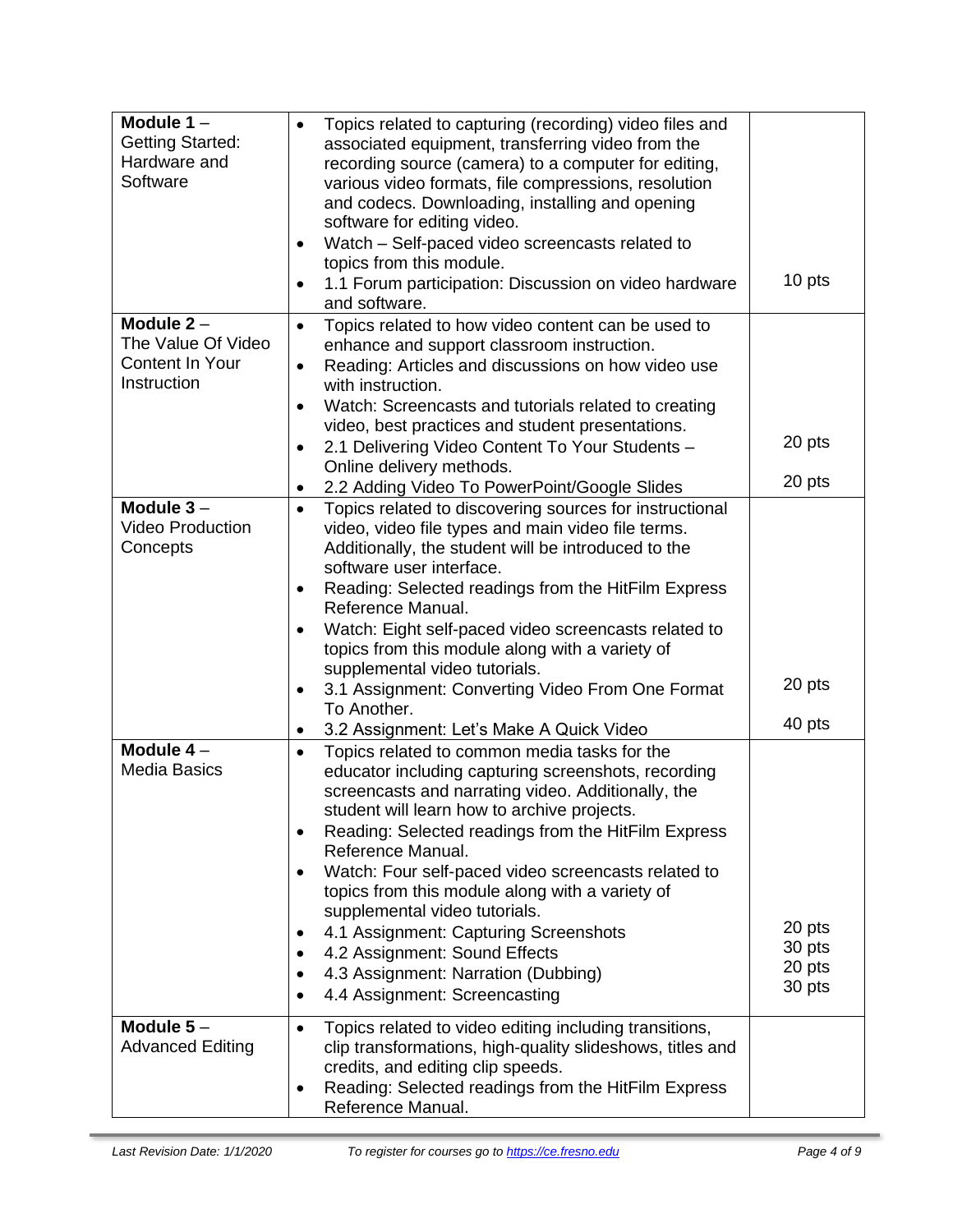|                                              | Watch: Seven self-paced video screencasts related to<br>$\bullet$<br>topics from this module along with a variety of<br>supplemental video tutorials.<br>5.1 Assignment: Transitions<br>5.2 Working With The Inspector - clip transformations.<br>5.3 Creating A High-Quality Presentation<br>5.4 Titles And Credits 5.5 Customizing Clip Speed<br>$\bullet$ | 50 pts<br>50 pts<br>50 pts<br>50 pts |
|----------------------------------------------|--------------------------------------------------------------------------------------------------------------------------------------------------------------------------------------------------------------------------------------------------------------------------------------------------------------------------------------------------------------|--------------------------------------|
| Module $6-$<br>Independent Project           | 6.1 Assignment: Produce an original video for your<br>$\bullet$<br>classroom instruction that includes most of the major<br>elements covered in this class. Additionally, post in the<br>forum thoughts on your process and topics that may<br>be of interest to your classmates                                                                             | $100$ pts                            |
| Module $7 -$<br>Finishing Up                 | Reading: Instructions on class completion, including<br>٠<br>feedback, course review and grade request.<br>Watch: Course completion video<br>$\bullet$                                                                                                                                                                                                       |                                      |
| Course Wrap-up-<br>Grading and<br>Evaluation | <b>Final Reflection Forum</b><br>$\bullet$<br><b>Course Evaluation</b><br><b>Course Completion Checklist</b><br><b>Grade Request / Transcript Request</b>                                                                                                                                                                                                    |                                      |
|                                              | <b>TOTAL POINTS</b>                                                                                                                                                                                                                                                                                                                                          | 570 points                           |

## **Grading Policies, Rubrics, and Requirements for Assignments**

#### **Grading Policies**

- Assignments will be graded per criteria presented in the course rubrics.
- $A = 90-100\%$  and  $B = 80-89\%$ , (anything below 80% will not receive credit.)
- The discernment between an A or a B letter grade is at the discretion of the instructor based on the quality of work submitted (see course rubrics).
- Coursework falling below a B grade will be returned with further instructions.
- All assignments must be completed to receive a grade and are expected to reflect the quality that teacher-training institutions require of professional educators. If completed assignments do not meet this standard, students will be notified with further instructions from the instructor.

#### **Grading Rubrics**

| Grade     | <b>Percent</b> | <b>Description</b> | <b>Rubric</b>                                                                                                                                                                                   |
|-----------|----------------|--------------------|-------------------------------------------------------------------------------------------------------------------------------------------------------------------------------------------------|
| A         | 90-100%        | Excellent          | Meets all course / assignment requirements with<br>significant evidence of subject mastery and<br>demonstration of excellent graduate level<br>professional development scholarship.            |
| B         | 80-89%         | Very Good          | Adequately meets criteria for all course/assignment<br>requirements - demonstrates subject competency<br>with very good graduate level professional<br>development scholarship.                 |
| <b>NC</b> | Below 80%      | Unacceptable       | Does not meet the minimum criteria for all<br>course/assignment requirements and demonstrated<br>little, if any, evidence of acceptable graduate level<br>professional development scholarship. |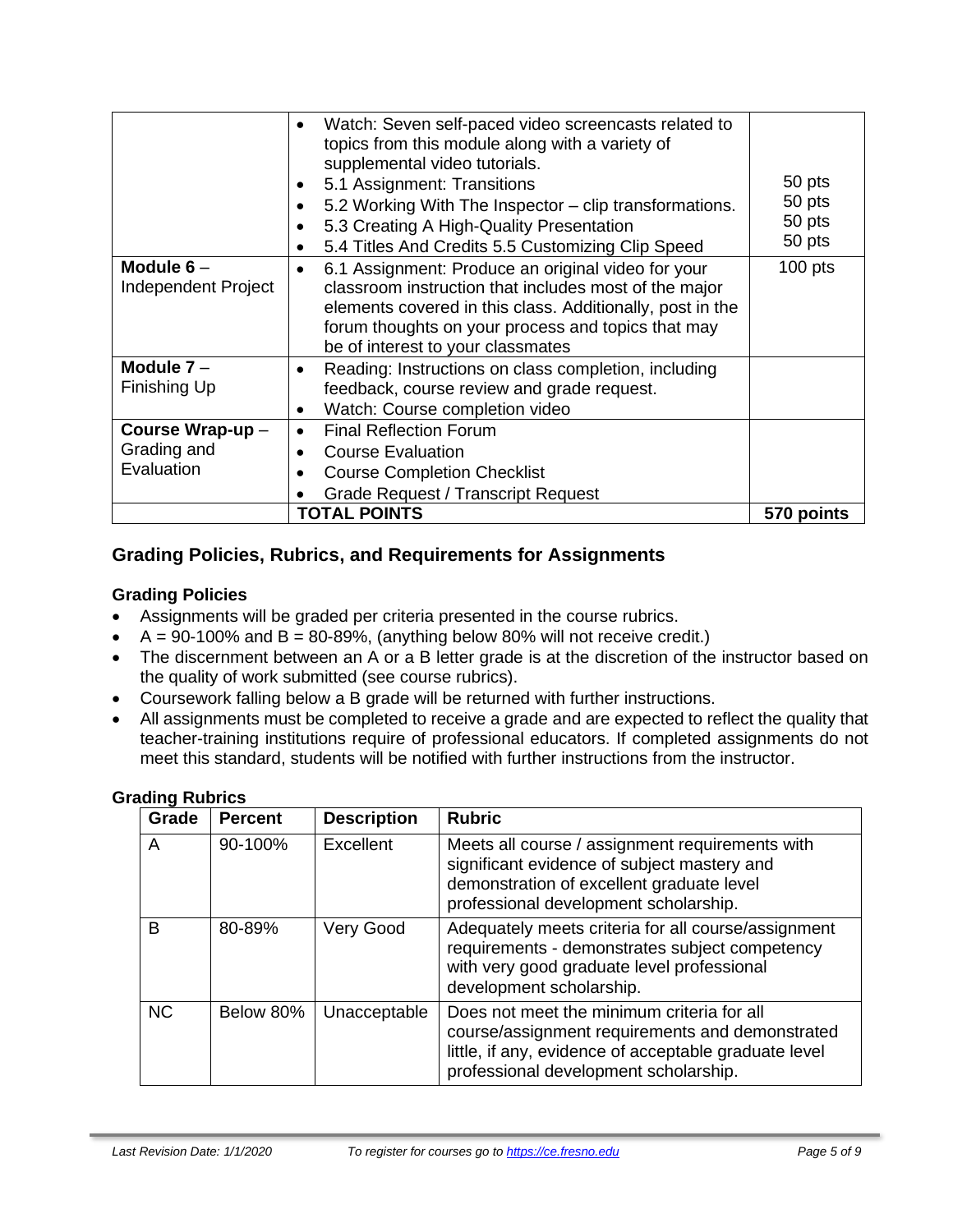#### **Writing Requirements**

- **Superior:** Writing is clear, succinct, and reflects graduate level expectations. Clearly addresses all parts of the writing task. Maintains a consistent point of view and organizational structure. Include relevant facts, details, and explanations.
- **Standard:** Writing is acceptable with very few mistakes in grammar and spelling. Addresses most parts of the writing task. Maintains a mostly consistent point of view and organizational structure. Include mostly relevant facts, details, and explanations.
- **Sub-standard:** Writing contains noticeable mistakes in grammar and spelling. Does not address all parts of the writing task. Lacks a consistent point of view and organization structure. May include marginally relevant facts, details, and explanations.

#### **Lesson Plan Requirements**

- **Superior:** Instructional goals and objectives clearly stated. Instructional strategies appropriate for learning outcome(s). Method for assessing student learning and evaluating instruction is clearly delineated and authentic. All materials necessary for student and teacher to complete lesson clearly listed.
- **Standard:** Instructional goals and objectives are stated but are not easy to understand. Some instructional strategies are appropriate for learning outcome(s). Method for assessing student learning and evaluating instruction is present. Most materials necessary for student and teacher to complete lesson are listed.
- **Sub-standard:** Instructional goals and objectives are not stated. Learners cannot tell what is expected of them. Instructional strategies are missing or strategies used are inappropriate. Method for assessing student learning and evaluating instruction is missing. Materials necessary for student and teacher to complete lesson are missing.

#### **Discussion Forum Requirements**

- **Superior:** Response was at least 1 page (3 fully developed paragraphs) in length. Thoroughly answered all the posed questions, followed all the assignment directions, proper grammar and no spelling errors. Language is clear, concise, and easy to understand. Uses terminology appropriately and is logically organized.
- **Standard:** Response was ½ to 1 page in length (2-3 fully developed paragraphs). Answered all the questions but did not provide an in-depth analysis, followed most of the assignment directions, proper grammar and no spelling errors. Language is comprehensible, but there a few passages that are difficult to understand. The organization is generally good.
- **Sub-standard:** Response was less than ½ page in length (1 paragraph). Did not answer all the required questions and/or statements or responses were superficial, vague, or unclear, did not follow the assignment directions, many grammar and spelling errors. Is adequately written, but may use some terms incorrectly; may need to be read two or more times to be understood.

## **Instructor/Student Contact Information**

Throughout the course participants will be communicating with the instructor and their classmates on a regular basis using asynchronous discussion forums. A virtual office is utilized for class questions and students are provided with instructor contact information in the event they want to make email or phone contact. In addition, students are encouraged to email or phone the instructor at any time. Students will also receive feedback on the required assignments as they are submitted.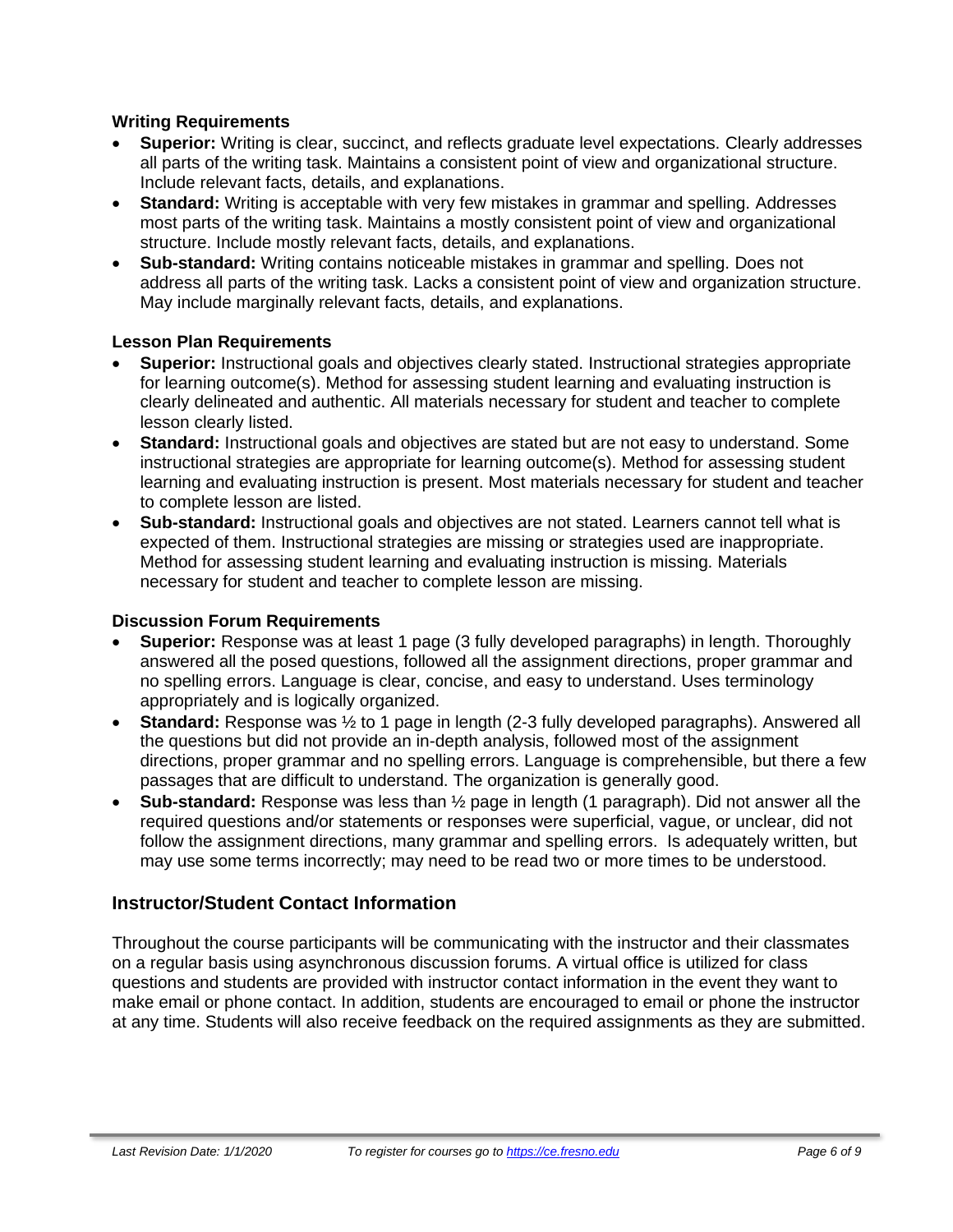## **Discussion Forums**

Participation is an important expectation of this course and all online courses. Online discussions promote reflection and analysis while allowing students to appreciate and evaluate positions that others express. While students may not be engaging with the same students throughout this course they will be expected to offer comments, questions, and replies to the discussion question whenever possible. The faculty role in the discussion forum is that of an observer and facilitator.

## **Coursework Hours**

Based on the Carnegie Unit standard, a unit of graduate credit measures academic credit based on the number of hours the student is engaged in learning. This includes all time spent on the course: reading the textbook, watching videos, listening to audio lessons, researching topics, writing papers, creating projects, developing lesson plans, posting to discussion boards, etc. Coursework offered for FPU Continuing Education graduate credit adheres to 45 hours per semester unit for the 900-level courses. Therefore, a student will spend approximately 135 hours on a typical 3-unit course.

## **Services for Students with Disabilities**

Students with disabilities are eligible for reasonable accommodations in their academic work in all classes. In order to receive assistance, the student with a disability must provide the Academic Support Center with documentation, which describes the specific disability. The documentation must be from a qualified professional in the area of the disability (i.e. psychologist, physician or educational diagnostician). Students with disabilities should contact the Academic Support Center to discuss academic and other needs as soon as they are diagnosed with a disability. Once documentation is on file, arrangements for reasonable accommodations can be made. For more information and for downloadable forms, please go to [https://www.fresno.edu/students/academic](https://www.fresno.edu/students/academic-support/services-students-disabilities)[support/services-students-disabilities.](https://www.fresno.edu/students/academic-support/services-students-disabilities)

## **Plagiarism and Academic Honesty**

All people participating in the educational process at Fresno Pacific University are expected to pursue honesty and integrity in all aspects of their academic work. Academic dishonesty, including plagiarism, will be handled per the procedures set forth in the Fresno Pacific University Catalogue <https://www.fresno.edu/students/registrars-office/academic-catalogs>

## **Technology Requirements**

To successfully complete the course requirements, course participants will need Internet access, can send and receive email, know how to manage simple files in a word processing program, and have a basic understanding of the Internet. Please remember that the instructor is not able to offer technical support. If you need technical support, please contact your Internet Service Provider.

**Moodle:** This course will be delivered totally online. Moodle is a learning management system that provides students access to online resources, documents, graded assignments, quizzes, discussion forums, etc. Moodle is easy to learn and has a friendly user interface. To learn more about Moodle, go to [https://docs.moodle.org/33/en/Student\\_FAQ.](https://docs.moodle.org/33/en/Student_FAQ) There are also some student tutorials on the Center for Online Learning website at Fresno Pacific University - [https://col.fresno.edu/student.](https://col.fresno.edu/student)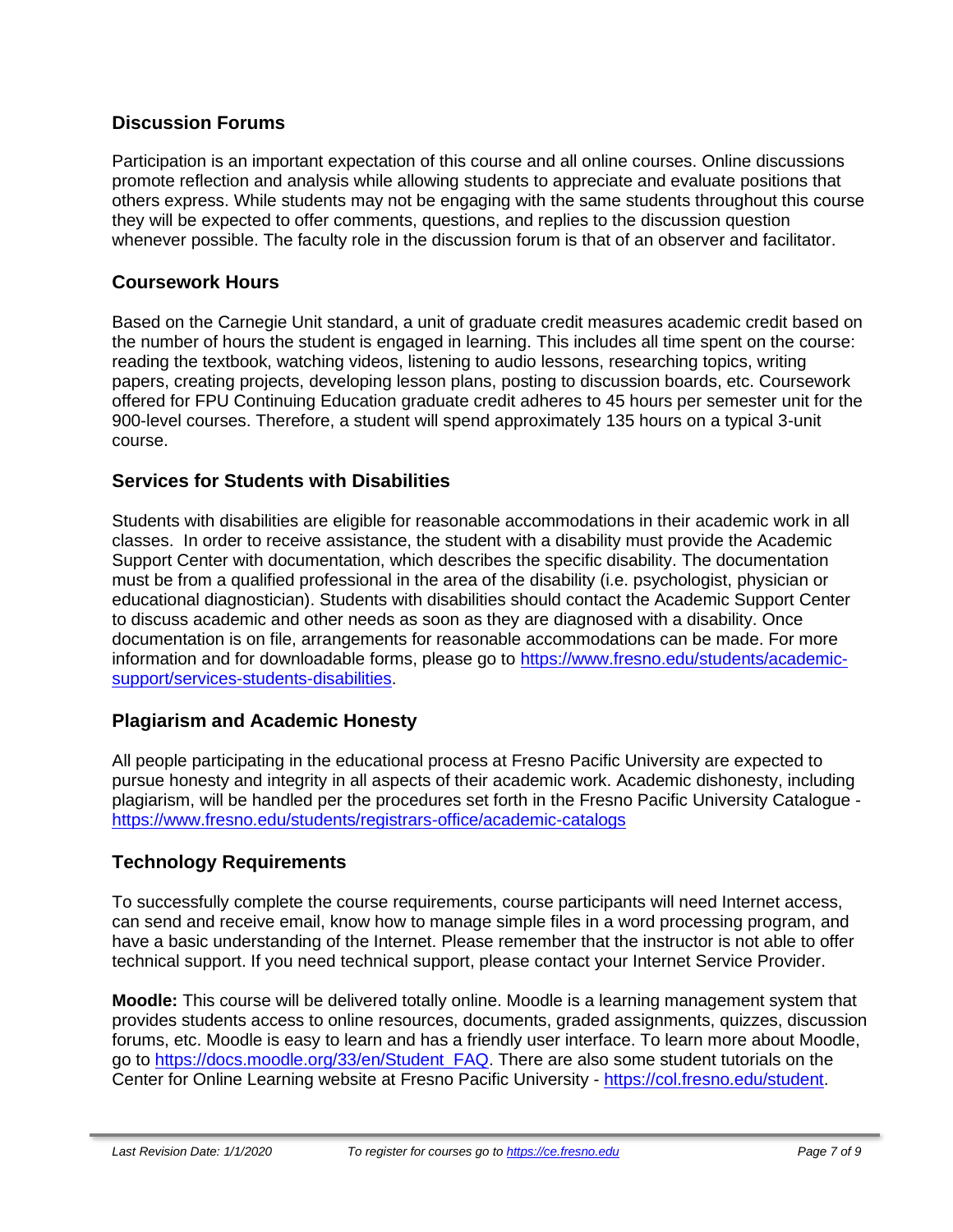**Moodle Site Login and Passwords:** Students will need to have internet access to log onto [https://ce-connect.fresno.edu.](https://ce-connect.fresno.edu/) The username and password numbers for Moodle access will be sent to you by the university using the email address you submitted at the time of registration. The instructor will then contact you with a welcome communication. If you need help with your username and password recovery, please contact the Continuing Education office at (800) 372- 5505 or (559) 453-2000 during regular office hours - Mon-Fri 8:00 am to 5:00 pm. or email them at [prof.dev@fresno.edu.](mailto:prof.dev@fresno.edu)

**Getting Help with Moodle:** If you need help with Moodle, please contact the Center for Online Learning (COL), by telephone or the website. Help by phone (559) 453-3460 is available Mon-Thurs 8:00 am to 8:00 pm and on Fridays from 8:00 am to 5:00 pm, or by filling out a "Request Services" form at [https://col.fresno.edu/contact/request-services.](https://col.fresno.edu/contact/request-services) Please identify that you are with the "School = Continuing Education".

## **Final Course Grade and Transcripts**

When all work for the course has been completed, students will need to logon to the Continuing Education website [\(https://ce.fresno.edu/my-account\)](https://ce.fresno.edu/my-account) and "Request Final Grade". Once the instructor receives the requests and submits the grade online, students may log back in to view their Final Grade Report or order transcripts online. Please allow at least two weeks for the final grade to be posted. For more information, see the Continuing Education Policies and Procedures at [https://ce.fresno.edu/ce-policies-and-procedures.](https://ce.fresno.edu/ce-policies-and-procedures)

## **University Policies and Procedures**

Students are responsible for becoming familiar with the information presented in the Academic Catalog and for knowing and observing all policies and procedures related to their participation in the university community. A summary of university policies may be found on the university website at [https://www.fresno.edu/students/registrars-office/academic-catalogs.](https://www.fresno.edu/students/registrars-office/academic-catalogs)

## **Fresno Pacific University Student Learning Outcomes**

**Student Learning Outcomes Oral Communication:** Students will *exhibit* clear, engaging, and confident oral communication – in both individual and group settings – and will critically *evaluate*  content and delivery components.

**Written Communication:** Students will *demonstrate* proficient written communication by *articulating* a clear focus, *synthesizing* arguments, and utilizing standard formats in order to *inform* and *persuade* others.

**Content Knowledge:** Students will *demonstrate* comprehension of content-specific knowledge and the ability to apply it in theoretical, personal, professional, or societal contexts.

**Reflection**: Students will *reflect* on their personal and professional growth and *provide evidence*  of how such reflection is utilized to manage personal and vocational improvement.

**Critical Thinking:** Students will *apply* critical thinking competencies by *generating* probing questions, *recognizing* underlying assumptions, *interpreting* and *evaluating* relevant information, and *applying* their understandings to new situations.

**Moral Reasoning:** Students will *identify* and *apply* moral reasoning and ethical decision-making skills, and *articulate* the norms and principles underlying a Christian world-view.

**Service**: Students will *demonstrate* service and reconciliation as a way of leadership.

**Cultural and Global Perspective:** Students will *identify* personal, cultural, and global perspectives and will employ these perspectives to *evaluate* complex systems.